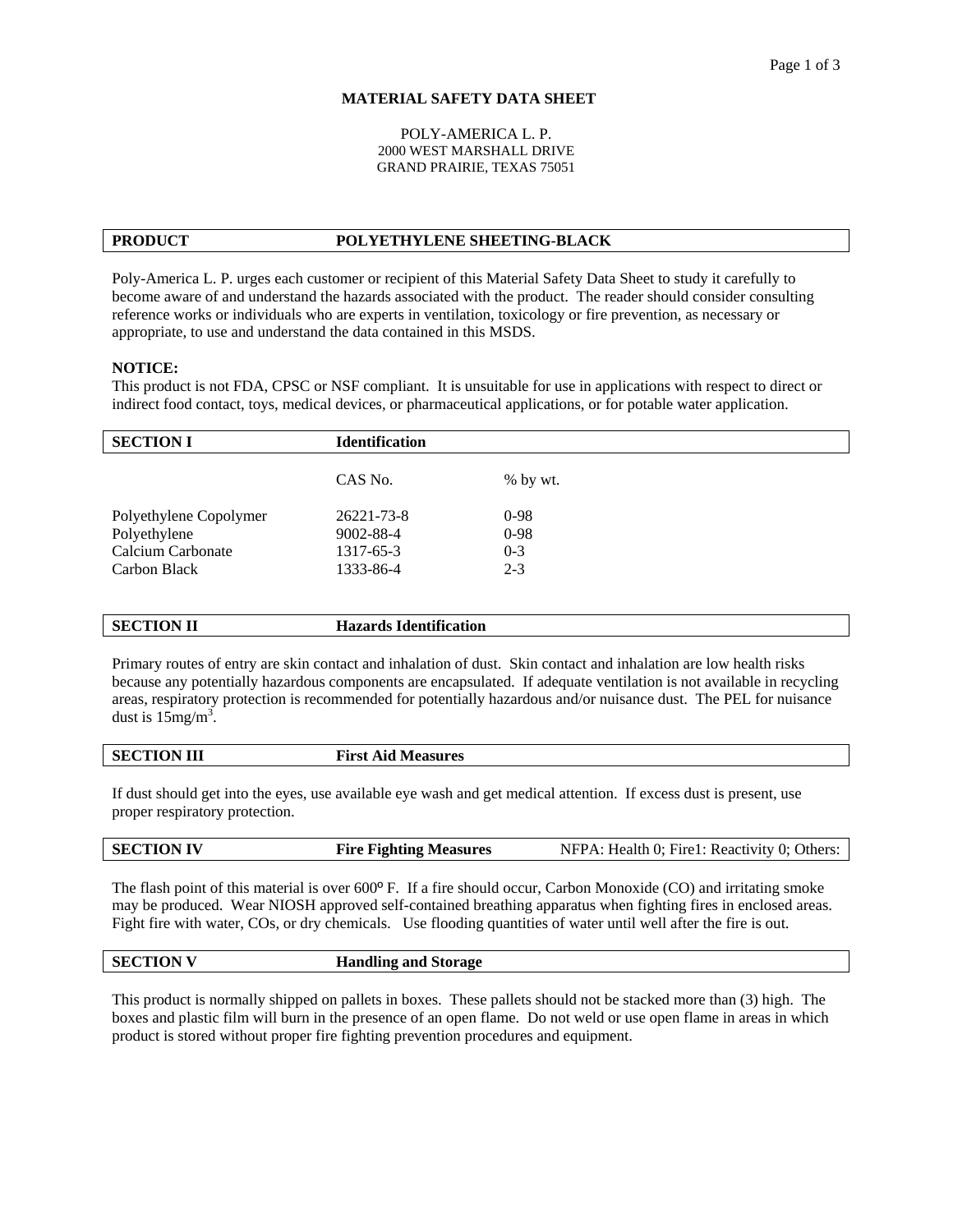## **SECTION VI Physical and Chemical Properties**

This products is a film sheeting with a VOC content of less than 5 parts per million. Density will vary depending on color and components from 0.900 to 1.10. Therefore, the product can sink or float in water depending on the properties. The product is not soluble in water and is odorless at ambient temperature. During heating, an intrinsic plastic odor will be present.

| <b>SECTION VII</b> | <b>Stability and Reactivity</b> |
|--------------------|---------------------------------|
|                    |                                 |

This product is stable and non-reactive. Hazardous decomposition of products can occur if overheated or ignited.

| <b>SECTION VIII</b> | <b>Toxicological Information</b> |
|---------------------|----------------------------------|
|                     |                                  |

The following chemicals are listed as known or suspected carcinogens per the National Toxicology Program (NTP), International Agency for Cancer Research (IARC), or California Proposition 65:

Nickel Compounds Crystalline silica

 Antimony Trioxide Arsenic (Inorganic) Cadmium Compounds Chromium Compounds Di (ethylhexyl) Phthalate Lead Compounds

Note: Carbon black has been evaluated by IARC as a possible carcinogenic to Human (Group 2B). However, the carbon black contained in this product is completely encapsulated in thermoplastics and as such, should not present a health hazard. Carbon black has not been listed as carcinogenic by the National Toxicology Program (NTP) or Occupational Safety & Health (OSHA).

However, none of these chemicals is present in reportable weights in this product.

| <b>SECTION IX</b> | <b>Disposal Measures</b> |
|-------------------|--------------------------|
|                   |                          |

This product is non-hazardous as shipped. If grinding occurs in recycling, some of the encapsulated components may present an environmental disposal problem. Refer to applicable federal, state and local regulations.

| <b>SECTION X</b> | Transportation |
|------------------|----------------|
|                  |                |

This product is not a regulated substance under the Department of Transportation (DOT) regulations. Any hazardous components are encapsulated.

| <b>SECTION XI</b> | <b>Regulatory Information</b> |
|-------------------|-------------------------------|
|                   |                               |

Notice: The information herein is presented in good faith and believed to be accurate as of the effective date shown. However, no warranty, express or implied, is given. Regulatory requirements are subject to change and may differ from one location to another. The following specific information is made for purpose of complying with numerous federal, state and local law regulations.

**Sara 313 Information:** To the best of our knowledge, this product contains no chemical subject to SARA Title III Section 313 supplier notification requirements.

**SARA Hazard Category**: This product has been reviewed according to the EPA "Hazard Categories" (SARA Title III) and is considered, under applicable conditions, to meet the following categories: Not to be listed in any hazard category.

**Toxic Substances Control Act (TSCA):** All ingredients are on the TSCA inventory or are not required to be listed on the TSCA inventory.

**State Right-to-Know:** This product is not known to contain any substances subject to disclosure requirements of New Jersey, Pennsylvania and/or California.